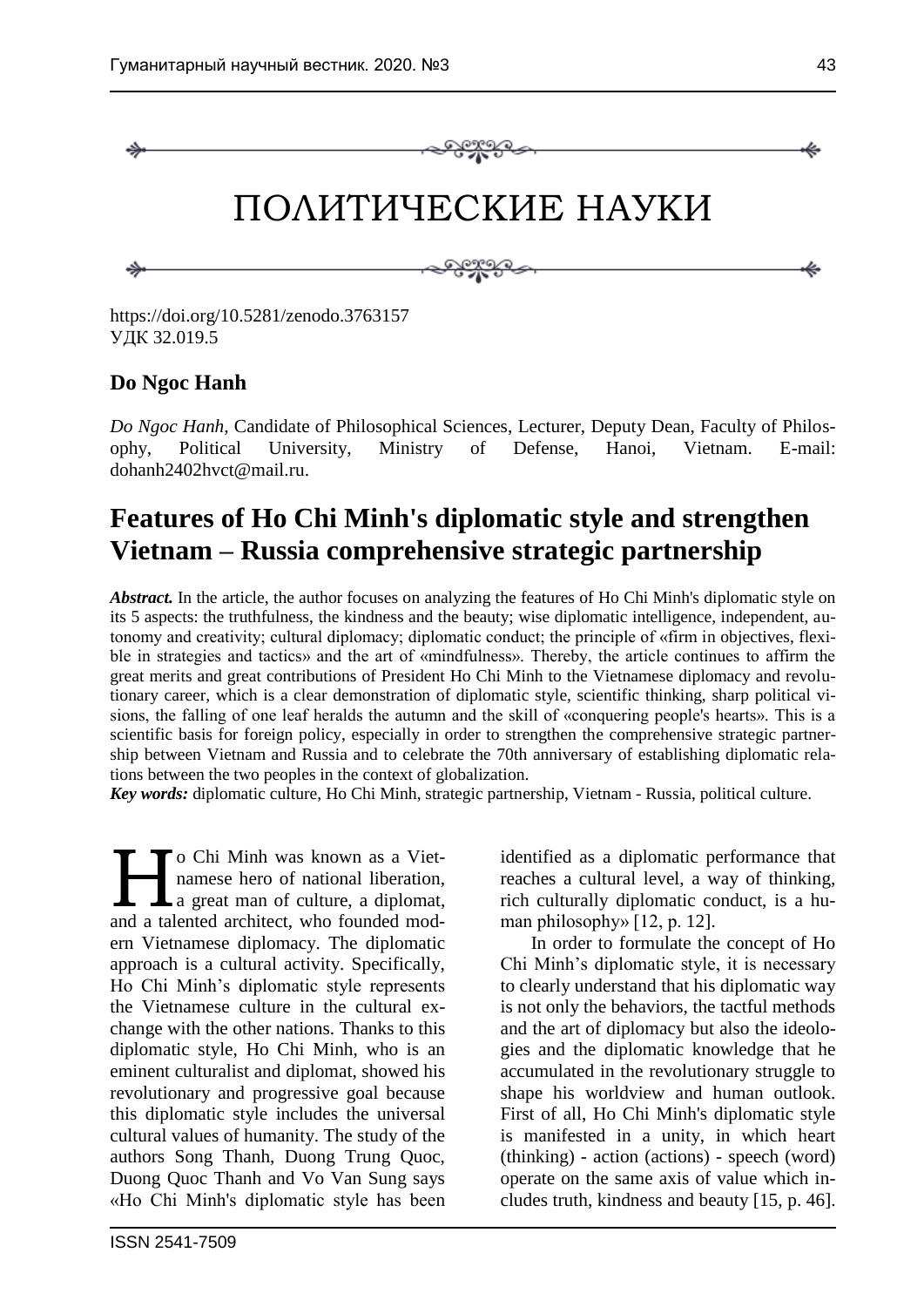Additionally, Ho Chi Minh's diplomatic style represents the crystallization of great cultural values, national traditional diplomacy, cultural quintessence and worldwide diplomatic experience, which is embodied in ideologies, diplomatic art. This crystallization ensures sustainability, forever leads the way and become a guide to the development of Vietnamese diplomacy; demonstrates convincingly deep political thinking and the falling of one leaf heralds the autumn.

### *1. Noteworthy feature of truth - kindness - beauty of diplomacy*

Truth, kindness, and beauty are the most common and eternal values, which symbolize the useful things and create perfection for human life and human society. Ingeniously, the truth, the kindness and the beauty are also the core content throughout Ho Chi Minh's diplomatic culture. The values of the truth, the kindness and the beauty in Ho Chi Minh's diplomatic culture influence the evaluation, sentiment and attitude of many leaders, politicians and people all over the world about Ho Chi Minh and Vietnam. Because of these values, Ho Chi Minh may be considered a longtime enemy of the opposition in terms of political stance, however he is forever praised by mankind as the «saint», one of the most honorable persons. «Truth» in Ho Chi Minh's diplomatic culture is understood in the sense of truthfulness and sincerity - as opposed to the false, the reluctance. When discussing the true value in Ho Chi Minh's diplomatic culture, it is unforgettable to mention sincerity. All actions and behaviors of Ho Chi Minh frequently come from conscience, right and the attitude that is very sincere, honest with people and with work. N.S Khrushchev, the First Secretary of the Soviet Communist Party recounted the first impression in a meeting with Ho Chi Minh when he made a diplomatic visit to Soviet union in 1950: «Ho Chi Minh was a true saint of the revolution. In his sightseeing, I can hardly forget that pure and sincere light. That is the sincerity of a steadfast communist and the purity of a person who completely sacrificed his life for his cause in principle and in action» [3, p.58]. His sincerity nurtured the sentiment and the respect of

others. When talking about Ho Chi Minh, W.Shaw - an American pilot could not control his emotions and had to say: Ho Chi Minh – «it was a fairy in Asian myth» [5, p. 19].

«The kindness» is inherently the best morality of human. The kindness and the good deeds coexist in Ho Chi Minh. Ho Chi Minh's most concentrated manifestation of kindness is, altruistic sentiment, kindness, love for people. He believed that «kindness is to properly implement the Communist Party's policies, to meet the obligations of most people (workers and farmers), to practice being truly hardworking, thrifty, honest, righteous and impartial, to benefit the revolution and the people on priority, on the contrary, it is evil» [9, p. 113]. Therefore, in his whole life, he persisted with the goal of fighting for national independence, people's happiness and peace for all humanity. This is Ho Chi Minh's desire and choice which he never changed. After all, this political goal is the cultural goal, crystallization of cultural values, the most noble thing. As a result, he advocated for the kindness in order to win, to convert, to deal with people: «Every human being has kindness and evil in his heart. We must know how to make the kindness parts of each person blossom like spring flowers and the bad ones fade away» [10, p. 672].

Firstly, «the beauty» must be true and kind. The truth, the kindness, and the beauty lead to special values and noble appearance of Ho Chi Minh's diplomatic culture. The unity of the truth, the kindness and the beauty in Ho Chi Minh's diplomatic style is clearly reflected in Ho Chi Minh's thought about the proletarian international spirit which focuses on establishing friendship and cooperation among nations so as to achieve the aim of peace, development and prosperity. The pure international spirit is the morality of diplomat Ho Chi Minh and closely attached even to his true patriotism. He desired the independence and freedom of his nation and respected the independence and freedom of other nations. His concept was that supporting other nations could protect his nation. It was a carefree, enthusiastic and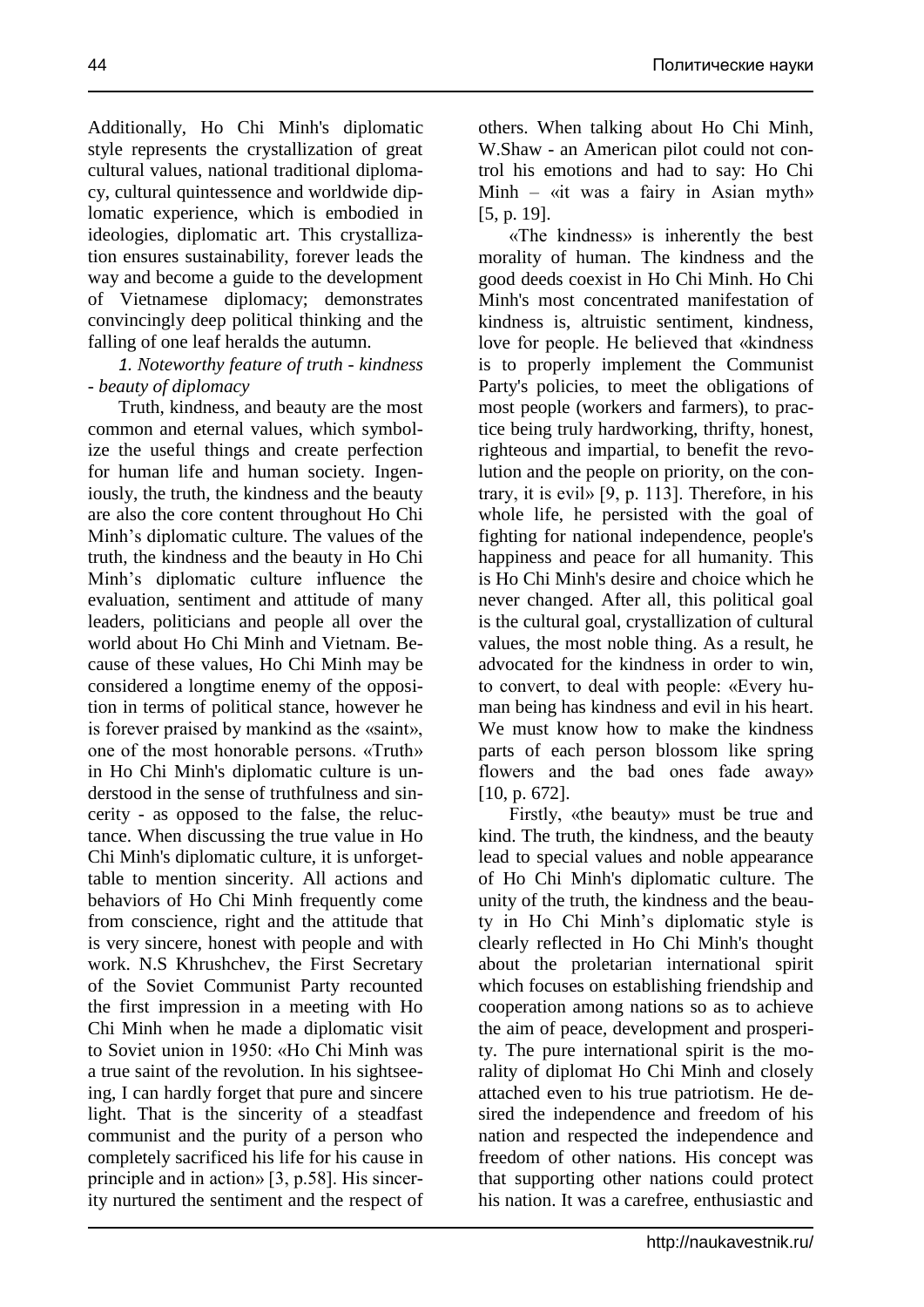meaningful support for fostering solidarity. He was heartbroken when the fraternal parties were in disagreement. When the death was near, he did not forget to say the desire to «rationally rebuild solidarity between brother parties based on Marxism - Leninism and the proletarian internationalism» [10, p. 623]. Ho Chi Minh's point of view partly demonstrates the unity between the values of the truth, the kindness and the beauty in his diplomatic culture.

*2. Noteworthy feature in the erudite diplomatic wisdom and independent skill and spirit, autonomy and creativity*

Ho Chi Minh left a mark in the history of national diplomacy by the erudite wisdom and an independent, autonomous and creative skill and spirit. Because of the broad and conceptual understanding, creative thinking and superior vision, he created a unique and special diplomacy to successfully solve national practical problems. He deeply understood of motto of the Five senses has been summarized by the East to operate smoothly in foreign affairs: the five knowing - knowing oneself, knowing people, knowing the times, knowing and turning variables. Based on patriotism, the will of national liberation and practical research, Ho Chi Minh was precisely aware of the era trends to choose the right path. He determined to seek international support for the revolutionary career of his nation. This expressed the combination of national strength and the power of the intellectual age of Ho Chi Minh. Because of the progressive vision, overcoming the limitations of its predecessors, Ho Chi Minh contributed greatly to changing national consciousness and national destiny.

Diplomatic intelligence Ho Chi Minh also manifests in analyzing and handling conflicts that arised in the diplomatic process. After having imbued Marxist-Leninist theory, Ho Chi Minh said: «Everything is contradictory», «the contradiction is available in everything» [13, p. 52]. More specifically, in order to resolve conflicts, Ho Chi Minh proactively and patiently exploits each positive similarity even the smallest as a basis, suspending the differences or trying to handle discernible differences to talk together. He is a diplomat with a knack for negotiating, always looking for common ground in every conversation to come to the most positive deal. He effectively applied the thought V.I. Lenin: «It is only possible to win against a stronger enemy with a great effort, and under a mandatory condition we must know how to take advantage of it very meticulously, very attentively, very carefully, very wisely for the smallest «cracks» of interests among enemies» [4, p. 68].

Ho Chi Minh is always proactive in conduct whether the interlocutor is the president, leader of the Communist Party, politician, intellectual or ordinary people. That initiative is both natural, simple, sincere, and considerate and sensitive, expressed in a very lively and plentiful manner. Due to his subtlety and agility, he is able to take the initiative and turn around the situation when it is necessary to achieve his external goals. General Secretary of the Communist Party of England, John Gollan expressed: «Meeting and talking with Ho Chi Minh is an unforgettable impression. This is a great person, but he never proved himself to be a great person» [1].

*3. Noteworthy feature of diplomatic language*

Ho Chi Minh has a full convergence of Eastern and Western cultural quintessence, reaching the top of the knowledge of human culture. Especially, he not only mastered many different languages, but also proficiently used them to write newspapers, texts, plays, poems and make diplomatic efforts. Ho Chi Minh is one of the few leaders in the world does not need translators in diplomatic conferences. He was fluent in 6 languages (Chinese, French, English, Russian, German and Thai). Foreign language not only becomes one of the important «tools» to achieve diplomatic goals, but also creates a confident style and diplomatic bravery of Ho Chi Minh. In many interviews of international correspondents, he directly answered in foreign languages. Since then, all the meanings of his nation's struggle have been conveyed to the other nations in the world without any means of translating.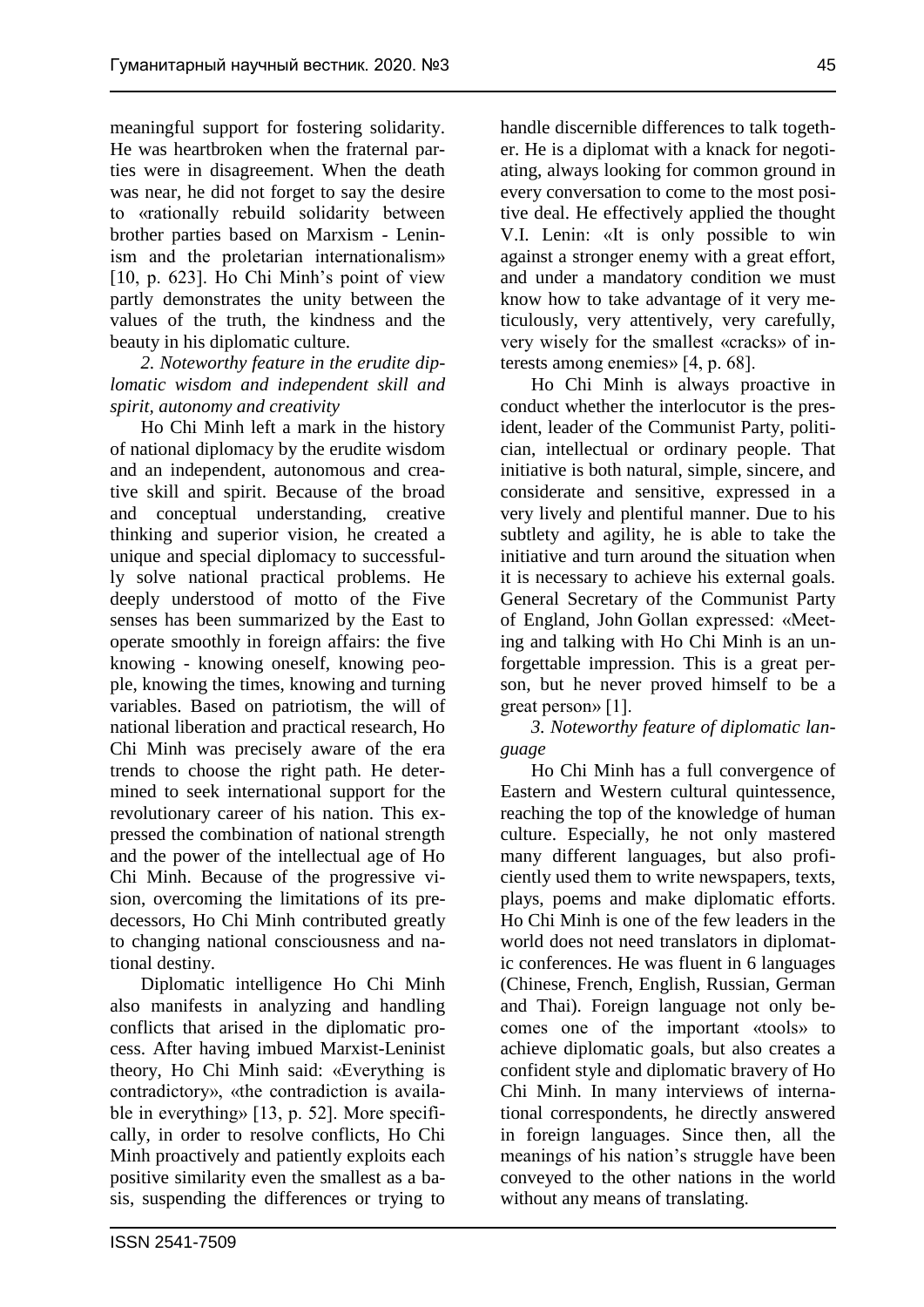Diplomatic language of Ho Chi Minh is diverse, rich in nuances, emotional, understandable, highly inspiring and persuasive. Ho Chi Minh's diplomatic language shows the natural harmony between national culture and human culture. According to professor Dang Xuan Ky, Ho Chi Minh's language has the humor of French literature, the clarity of Anatole France, the reality of Goocki, the elegant level of Chinese Tang poetry's emotion, the sharpness of Lu Xun. In fact, in communication Ho Chi Minh often cited the Eastern philosophical sentences, especially Confucius's sentences. He always thinks that «words must be simple, clear and practical» [8, p. 191]. He teaches cadres: Words cost nothing, how to say simply and understandably so as to please the listeners, [9, p. 460]. In diplomacy and in the communication with international friends, Ho Chi Minh practiced this smoothly.

In diplomacy, Ho Chi Minh sometimes used style of logical and close reasoning. He used sharp words and persuasive language which were based on the principle of homogeneity, he skillfully added the cultural type of dialogue to diplomacy. He expressed: «although East and West are inherently different, they are not isolated, separated from each other, they all share the view that what you do not want, do not do for others». Thanks to a logical view and strict deduction based on certain premises, Ho Chi Minh forced the opponent not to give a rebuttal. For journalists, especially Western journalists, what convinced them almost was the sharp, concise, deep but clever style of Ho Chi Minh's reasoning and Ho Chi Minh's sincere attitude. The French journalist J. Lakouture said: «President Ho Chi Minh has the ability to conquer his interlocutor from his second sentence» [14, p. 109].

In diplomatic negotiations Ho Chi Minh advocated doing the easy tasks first and doing the hard tasks then, gradually decreasing the scopes of the negotiations, gradually reducing the disagreement in order to reach a «balance» of interest. He upholds the position of building trust with countries. According to Ho Chi Minh, trust and sincerity played an important role in helping relationships between the parties overcome all obstacles: «Only trust each other and equal, honest cooperation, then come a friendly result between the two countries». This characteristic contributes to the world, humanity, and modernity of Ho Chi Minh's diplomatic culture: «Without foreign language skills, it is impossible to mention socalled world and modernity of culture».

*4. Noteworthy feature in diplomatic behavior* 

Ho Chi Minh diplomatic conduct is cultural conduct which includes cultural values. His diplomatic conduct is both natural and fine, brings a message about peace, reaches «artistic range, almost perfection». Since Ho Chi Minh was well-versed in multifaceted culture, so he formed a multidimensional diplomatic conduct, which is both delicate and civilized. There is a harmonious, subtle combination of the poet's soul, the essence of the Eastern sage and the elegant manner of the modern West. Helene Tourmaire said that Ho Chi Minh's image was complete «with the combination of Buddha's wisdom, God's charity, Marxist philosophy, Lenin's revolutionary genius and the affection of a national president, all combined in a very natural manner» [6, p. 92]. Behave of Ho Chi Minh's diplomacy is delicate, sincere, intelligent, soft and flexible. Uncle Ho was always skillful and tactful, avoiding offending others. Be gentle, polite but not deceiving. In the minds of many people, Ho Chi Minh was a «soft, patient, peaceful person who always sought a reconciliation of the transformative form, unforgiving in principle» [6, p. 119]. He is seeking a skillful harmonious manner, minimizing the cultural impact in diplomatic contact that affects relationships.

The deep understanding of other ethnic cultures, the feeling of the beauty and the respect for the differences makes Ho Chi Minh's diplomatic behavior natural, close and intimate. This is one of the reasons for the charm and attraction of diplomat Ho Chi Minh. The delicate, sincere diplomatic behavior is the anchor point of Ho Chi Minh's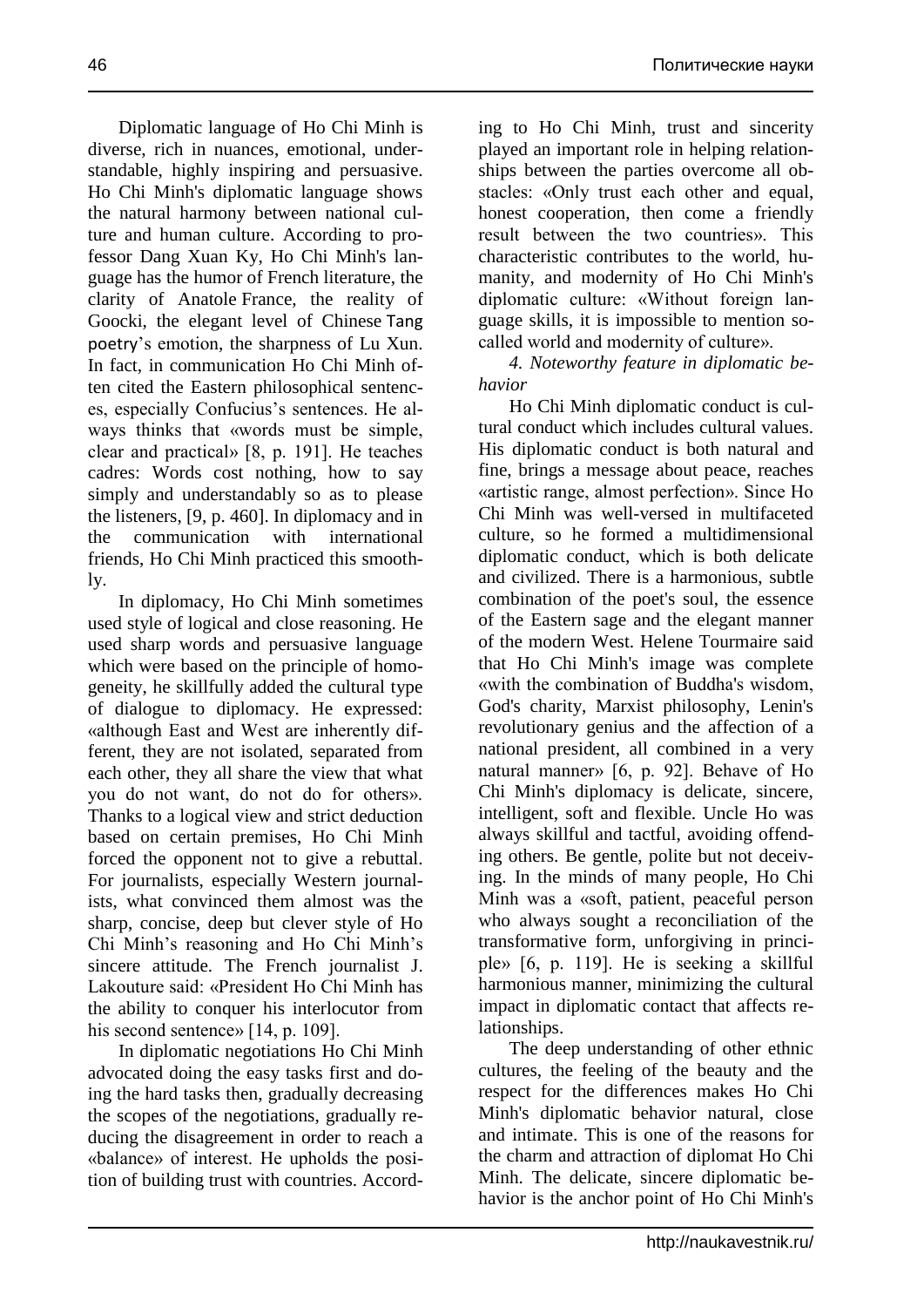heart, the value that makes Ho Chi Minh different from all other politicians and diplomats. Because of subtlety, Ho Chi Minh captured the psychology of other people, analyzed their strengths and weaknesses, understood them and chose appropriate behaviors to suit each subject in each specific situation. Ho Chi Minh showed clever diplomatic behavior on many subject, many different relationships, such as dealing with countries, behaving at the negotiating, dealing with politicians, with people of countries ... Ho Chi Minh showed his smart behavior when there is a disagreement between the two countries Soviet Union - China, Vietnam got into the middle position. However, Ho Chi Minh still showed a great and unique culture of behavior so that it does not displease either Communist Party; moreover, he also made an important contribution to the Soviet-Chinese diplomatic relations. American historian John Prados remarked: «There is at least one Soviet-Chinese cooperation in this world, that is Vietnam» [11, p. 22].

Flexibility, dexterity, strength, determination and tolerance are the noteworthy features of Ho Chi Minh's diplomatic conduct. Ho Chi Minh's tolerance manifests in respecting the difference, unlike himself, but being equal to him, knowing generosity, sympathy, forgiveness, tolerance for all subjects including enemies. Ho Chi Minh built the principle of freedom, equality, respect for morality and righteousness, does not accept unscrupulous compromise with injustices, acts of denying human happiness. That tolerance is not the humility of the weak to the strong, the gift of the strong to the weaker. Ho Chi Minh followed the flow of national diplomacy, raising it into a consistent message throughout his entire diplomatic career. Professor Song Thanh said: «Ho Chi Minh is a symbol, the quintessence of the spirit of tolerance and kindness in Vietnam. Merciful and kindness Ho Chi Minh has been considered a symbol of peaceful culture in this age» [13, p. 93].

*5. The principle of «firm in objectives, flexible in strategies and tactics» and the art*  *of «mindfulness»- The most noteworthy feature in Ho Chi Minh's diplomatic culture*

Ho Chi Minh's principle of «firm in objectives, flexible in strategies and tactics» is a close combination of traditional diplomatic knowledge that is consistent in principle, flexible in strategy and Marxist materialist dialectic, the art of the war... This combination brings science, practice and right in Ho Chi Minh's diplomatic culture. Together with dialectical materialist worldview, Ho Chi Minh used the principle of «firm in objectives, flexible in strategies and tactics» to successfully solve the national diplomacy practices. Ho Chi Minh conceived: «Even though our principles must be firm, our strategies are flexible» [9, p. 555]. Meaningfully, the basic goal, long-term is unchanged, but specific goals, immediate goals can be variables. Multivariable but necessarily revolving around the basic and longterm value axis. The way of expressing is to select the priority, the level of the need to be flexible depending on the correlation of domestic forces and international circumstances, firmly grasping the opportunity to turn the force into a force. The principle of «firm in objectives, flexible in strategies and tactics» is applied smoothly by Ho Chi Minh in diplomacy.

Ho Chi Minh imbued with the folk philosophy that «people are often influenced by circumstances», in diplomacy he was commonly flexible, willing and ready to do any task for gaining benefits of his national interest. Ho Chi Minh emphasized method of diplomacy positive accept negative, hard blended with soft, get soft won hard. This method is not only theoretical, but also close to the practical of Vietnam. Ho Chi Minh consistent but not weak, flexible but not prone, losing his stance. In diplomacy, a multitude and complex relationships had to be dealt with, Ho Chi Minh saw what to do and how to avoid the highest disadvantages. Mastering the noteworthy of each relationship, Ho Chi Minh correctly handled, promoted and expanded the advantages. He knew how to use the conversation instead of confrontation, how to soothe disagreement, how to avoid face-to-face confrontation in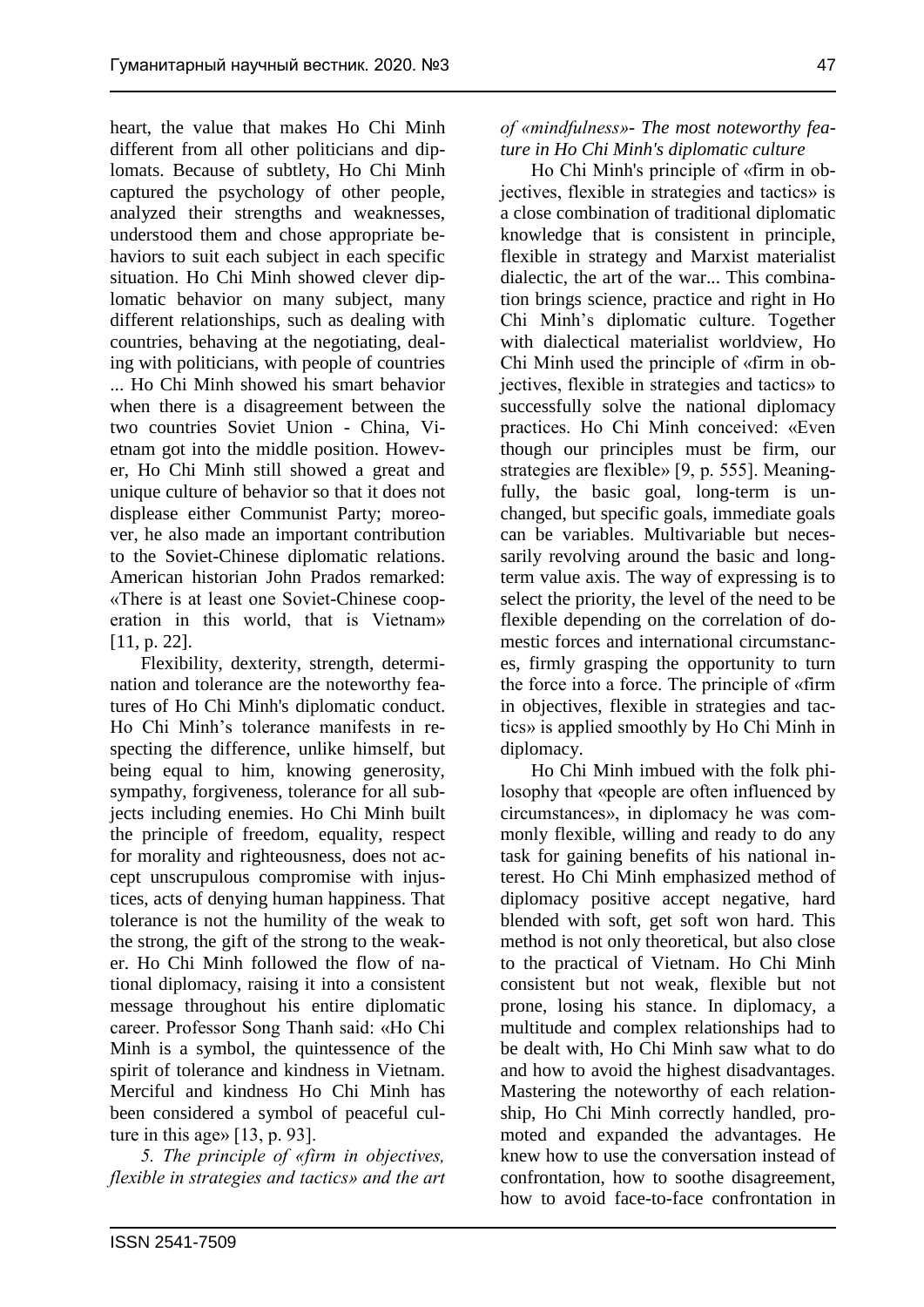order to minimize the opponent's attacks, make them less aggressive and disable them. Ho Chi Minh said: «When stones crashed in collision, the two eggs smashed when crushed together. It should one hard hit one soft, so one can be kept» [8, p. 69-70]. The principle of «firm in objectives, flexible in strategies and tactics» was also introduced by Ho Chi Minh to resolve disputes. V.I. Lenin said: «It is impossible to swear that there will be no compromise. Because of the circumstances required, at times even the most revolutionary Communist Party of the most revolutionary class would need to practice compromise»[2, p. 336]. Ho Chi Minh knew the concessions and stopped at the right time to protect the national interests and preserve the nation. The Ho Chi Minh concession is made in the spirit of principle of «firm in objectives, flexible in strategies and tactics» which is a manifestation of the flexible revolutionary struggle method.

Along with the clever application of the principle of «firm in objectives, flexible in strategies and tactics», Ho Chi Minh also promoted the diplomatic art of «mindfulness». The art of «mindfulness» is the essence of national diplomacy that Ho Chi Minh had continued and developed in the new period. Ho Chi Minh's «mindfulness» art is the diplomacy that uses justice and common values that have been recognized by mankind to gain advantage over opponents, to enlist the support and assistance of the world in the struggle for liberation in Vietnam. In order to carry out «mindfulness» diplomacy, Ho Chi Minh used the advantages of Vietnam on the one hand, and on the other hand sought to evoke the revolutionary spirit and national conscience of other countries. He focused on exploiting the good values of these nations such as the spirit of loving freedom, equality and charity. Therefore, in the struggle for liberation, the Vietnamese people have always received the strong support of the people in the socialist countries, Asia, Africa, Latin America and of peace-loving forces around the world, including those who have invaded themselves.

Awakening the conscience is recognized as the self-discipline and the art of «mindfulness» of Ho Chi Minh. Apden Malech Khalin acknowledged: «If Vietnam is the awakening of the conscience of our time, then Uncle Ho Chi Minh is the creator of that conscience» [7, p. 105]. «Mindfulness» diplomacy Ho Chi Minh is not simply a diplomatic method but a diplomatic art - The art of conquering people.

*6. Ho Chi Minh's diplomatic culture the «torch lead the road» for strengthening Vietnam - Russia comprehensive strategic partnership*

Since Vietnamese imbued with Ho Chi Minh's diplomatic culture as well as his love, respect, and love for his brother Soviet union (the present Russian Federation), for many years, Vietnam have consistently considered Russia one of the top priorities in foreign policy. The two countries established diplomatic relations in 1950, became a strategic partner in 2001 and upgraded relationship to a comprehensive strategic partnership in 2012. The people of the two countries are practically celebrating 70 years of the diplomatic relation Russian - Vietnam. Accordingly, the fields of cooperation have been increasingly expanded, which has strengthened and deepened in terms of politics, defense - security, science - technology, education - training, culture and tourism, especially in the field of economy and trade with encouraging results.

Regarding trade cooperation, since the Trade Agreement between Vietnam and the Eurasian Economic Union (VN - EAEU FTA) was signed in 2015 and came into force in 2016, the growth of trade turnover between Vietnam and Russia has made strong progress with an average increase of about 30% / year. Based on statistics of the General Department of Vietnam Customs, the two-way trade turnover between Vietnam and Russia in the first 7 months of 2018 had the highest growth rate since 2012, reaching US \$ 2.67 billion, up 34.2% over the same period in 2017. Vietnam's exports to the Russian market reached US \$ 1.47 billion (up 21%) and imports of Russian goods reached US \$ 1.2 billion (up 55%). As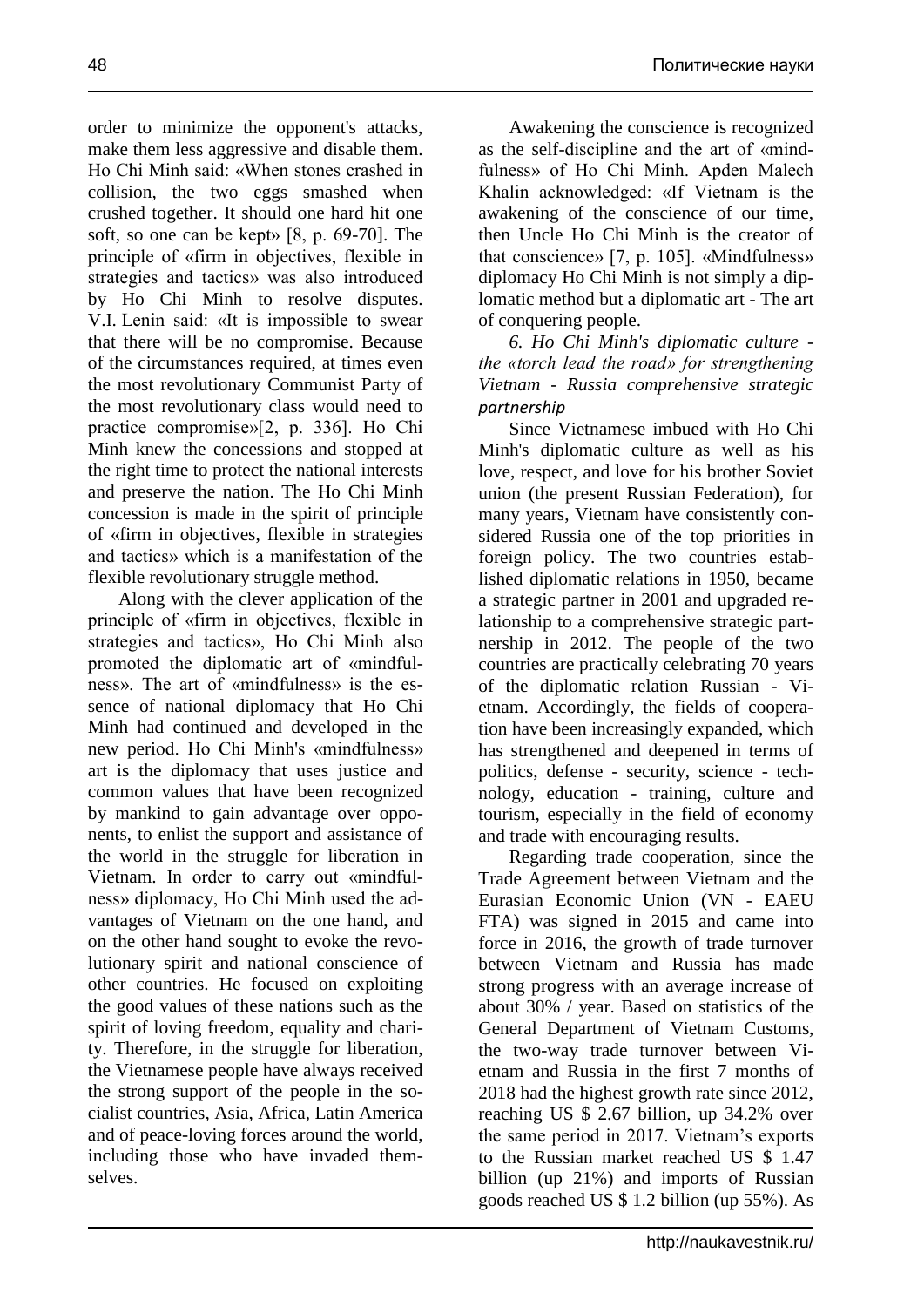of July 2018, Russia was Vietnam's 24th largest commodity export market, and the 15th largest importer of Vietnam. As a result, in 2018, Vietnam - Russia back &forth trade turnover increased by 28.63% compared to 2017. In 2019, import and export turnover between the two countries also had a strong increase. In January 2019, Vietnam's export turnover to Russia reached US \$ 230 million, up 29% over the same period last year. Among Vietnamese exports to the Russian market, there are some items with impressive growth, such as textiles, footwear, computers, electronics and components, seafood, cashew nuts, coffee and etc.

About import, the number of goods which Vietnamese companies imported from Russia reached nearly US \$ 193 million, up 23.4% compared to January 2018. Vietnam mainly increased imports of raw materials that Russia has strengths such as iron, steel, seafood, coal, wood and fertilizer. In January 2019, Vietnam's seafood imports from Russia increased by nearly 30%. The items with strong growth such as iron and steel reached US \$ 49 million (up nearly 230% over the same period last year), coal reached US \$ 24 million (up 84%)... Thus, the total trade turnover the back &forth between Vietnam and Russia in January 2019 reached 422.6 million USD, an increase of nearly 27% over the same period in 2018

Regarding investment, in 2018, Russia ranked 24th out of 129 countries and territories investing in Vietnam, there were 123 projects and a total registered capital of 932 million USD. In the opposite direction, Vietnam has also had 22 investment projects in Russia with a total of new and increased capital of nearly US \$ 3 billion. Dairy projects and processing worth more than USD 2 billion invested by TH True Milk Company in Moscow and Kaluga have become a highlight in Vietnam-Russia investment relations [16].

Energy is also a traditional, effective and strategic area of cooperation, generating significant revenue for Vietnam and Russia budgets. In addition to continuing cooperation within the framework of Vietsovpetro Joint Venture Enterprise by 2030, the two countries have established Rusvietpetro, Vietgazprom, Gazpromviet Joint Ventures to expand oil and gas cooperation in Vietnam, Russia and third countries. The two sides signed and ratified the Agreement and Protocol on cooperation in the oil and gas sector under the Rusvietpetro and Vietsovpetro joint ventures to create conditions for these joint ventures to continue to operate effectively in the coming time.

In order to promote and strengthen the comprehensive strategic partnership between Vietnam and the Russian Federation to be more strongly developed in the coming time, it is necessary to focus on two ways.

Firstly, strengthening cooperation in the field of trade to increase two-way import and export turnover. Efforts are required from state agencies and businesses of the two countries, as well as agencies of the Eurasian Economic Commission.

Secondly, further strengthen cooperation in the field of investment, including Vietnam's investment in Russia and Russia's in Vietnam. To promote cooperation, it is necessary to redefine the investment priorities of the two sides. The authorities of Vietnam, especially the Vietnamese agencies in Russia, need to survey and provide information to investors of the two sides in order to choose the right investment direction. Domestic agencies should take measures to support Russian investors so that they can quickly access Vietnam market.

#### REFERENCES

- 1. People's Army Newspaper. November 15, 1969.
- 2. Duy T. President Ho Chi Minh, the thinker and the great man of culture. Social Sciences Publishing. Hanoi, 1990.
- 3. Duong.T, Huong N.T.M President Ho Chi Minh with international politicians. News Agency Publishing. Hanoi, 2007.